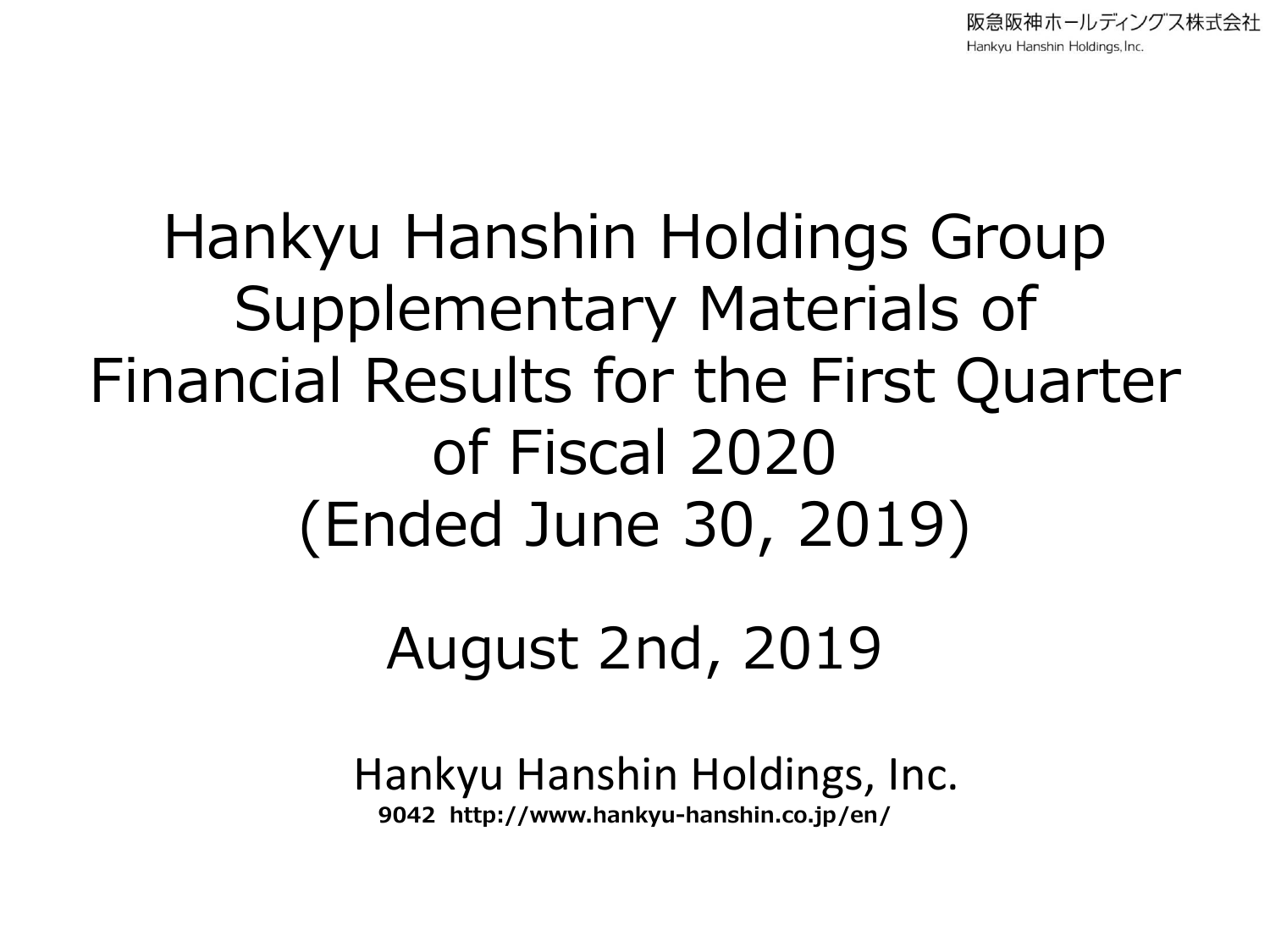## Consolidated Statements of Income(Summary)

|                                                    | <b>1Q FY2020</b><br><b>Results</b> | FY2019<br><b>Results</b>    |                                        | Change                                          |
|----------------------------------------------------|------------------------------------|-----------------------------|----------------------------------------|-------------------------------------------------|
| <b>Consolidated Subsidiaries</b>                   | 96 companies                       |                             | 94 companies +2 (2 companies increase) |                                                 |
| Equity-Method Affiliates                           | 11 companies                       | 11 companies                |                                        |                                                 |
| Total                                              | 107 companies                      | 105 companies $+2$          |                                        |                                                 |
| $(*)$ million)                                     | <b>1Q FY2020</b><br><b>Results</b> | 1Q FY2019<br><b>Results</b> | Change                                 | Remarks                                         |
| Revenues from operations                           | 187,161                            | 192,429                     | $-5,267(-2.7%)$                        | For details,                                    |
| Operating income                                   | 30,888                             | 31,578                      | $-689$ $(-2.2\%)$                      | please see next page                            |
| Non-operating income                               | 4,043                              | 2,563                       | $+1,480$                               | Equity in income of affiliates $+1,506$         |
| Non-operating expenses                             | 2,744                              | 2,939                       | $-194$                                 |                                                 |
| Ordinary income                                    | 32,188                             | 31,202                      | $+985(+3.2%)$                          |                                                 |
| Extraordinary income                               | 460                                | 650                         | $-190$                                 |                                                 |
| Extraordinary loss                                 | 446                                | 1,820                       | $-1,374$                               | Loss on retirement of noncurrent<br>assets -904 |
| Net income attributable to<br>owners of the parent | 21,395                             |                             | $19,197$ +2,198 (+11.5%)               |                                                 |
| (Reference)                                        | <b>1Q FY2020</b><br><b>Results</b> | 1Q FY2019<br>Results        | Change                                 |                                                 |
| Depreciation and amortisation                      | 13,474                             | 12,973                      | $+500$                                 |                                                 |
| Financial balance $\Phi$ - $\Phi$                  | $-1,532$                           | $-1,564$                    | $+31$                                  |                                                 |
| Interest and dividend income <sup>1</sup>          | 819                                | 858                         | $-39$                                  |                                                 |
| Interest expense2                                  | 2,352                              | 2,422                       | $-70$                                  |                                                 |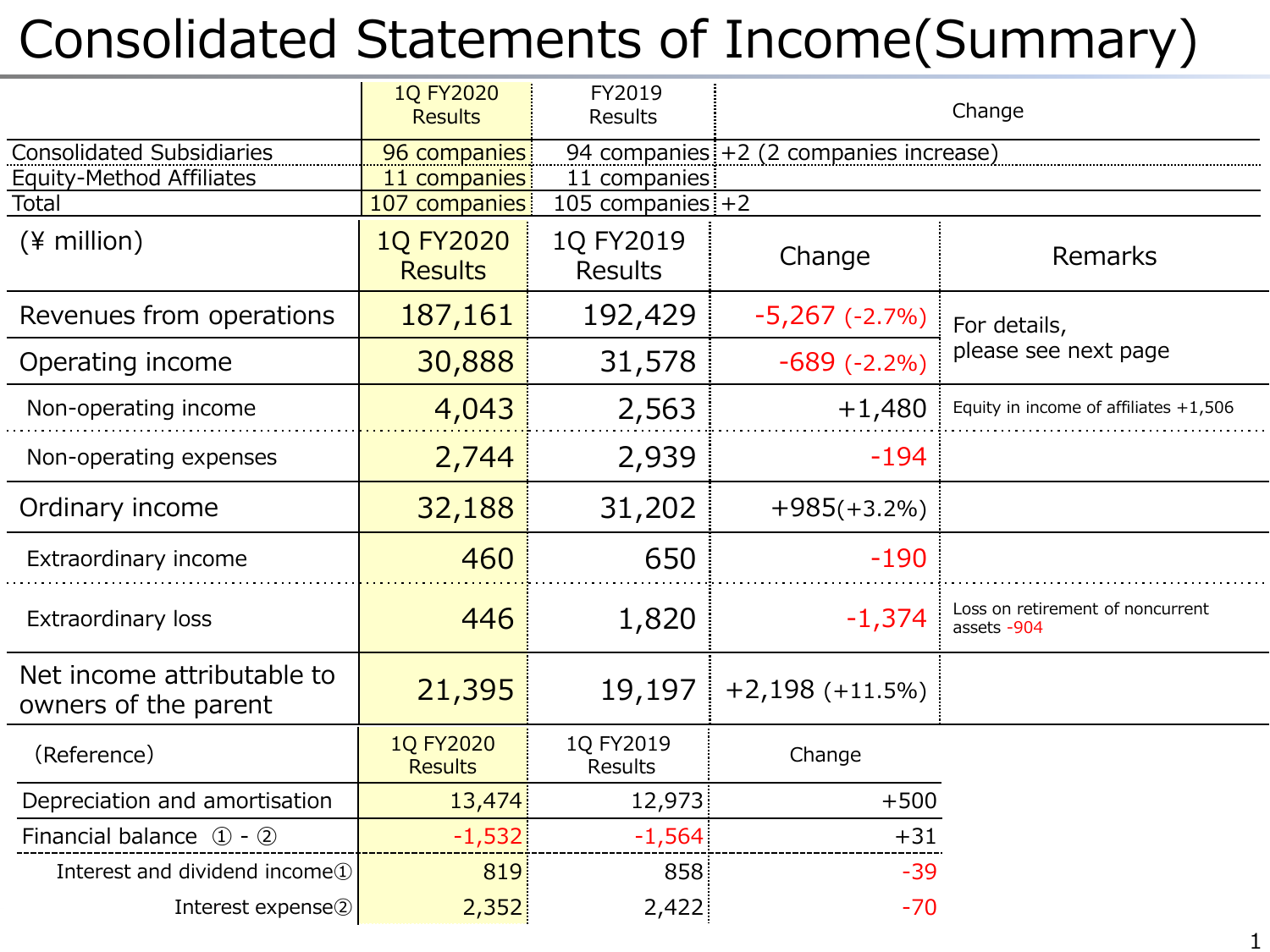### Consolidated Statements of Income (Breakdown for each business segment)

#### [Key results in current period]

Revenue and income declined on the whole. The Travel business achieved excellent results for overseas and domestic destinations. Results were also strong in the Entertainment business and in the Information and Communication Technology business. However, these results were offset by a decline in the Real Estate business reflecting decreased condominium sales. They were further offset by a decline in the International Transport business, which faced harsh business conditions.

| $(*$ million)                               | Revenues from operations |                      |          | Operating income     |                      |          |
|---------------------------------------------|--------------------------|----------------------|----------|----------------------|----------------------|----------|
|                                             | 1Q FY2020<br>Results     | 1Q FY2019<br>Results | Change   | 1Q FY2020<br>Results | 1Q FY2019<br>Results | Change   |
| Urban Transportation                        | 60,125                   | 59,563               | $+561$   | 12,862               | 12,795               | $+66$    |
| Real Estate                                 | 48,708                   | 54,124               | $-5,416$ | 8,106                | 11,085               | $-2,978$ |
| Entertainment                               | 23,005                   | 22,547               | $+458$   | 7,918                | 7,306                | $+612$   |
| Information and<br>Communication Technology | 11,232                   | 10,610               | $+621$   | 480                  | 255                  | $+225$   |
| Travel                                      | 11,004                   | 9,231                | $+1,773$ | 2,091                | 543                  | $+1,547$ |
| International<br>Transportation             | 19,135                   | 21,886               | $-2,751$ | $-216$               | 291                  | $-508$   |
| Hotels                                      | 16,233                   | 16,201               | $+32$    | 291                  | 280                  | $+11$    |
| Other                                       | 6,680                    | 7,505                | $-825$   | 159                  | 194                  | $-34$    |
| Adjustment                                  | $-8,963$                 | $-9,241$             | $+277$   | $-805$               | $-1,174$             | $+368$   |
| Total                                       | 187,161                  | 192,429              | $-5,267$ | 30,888               | 31,578               | $-689$   |

※ The "Information and Communication Technology" was newly created in the quarter under review (Q1 FY2020). Previously, the business was called 'Communication, Media and Others' and existed within the "Entertainment and Communications", which itself has been renamed to the "Entertainment". The purpose of the change was to boost competitiveness.

Following this change, there are now seven reportable core businesses: Urban Transportation, Real Estate, Entertainment (formerly named Entertainment and Communications), Information and Communication Technology, Travel, International Transportation, and Hotels. The Q1 FY2019 data used for year-on-year comparisons has been adjusted according to the new business segment structure.阪急阪神ホールディングス株式会社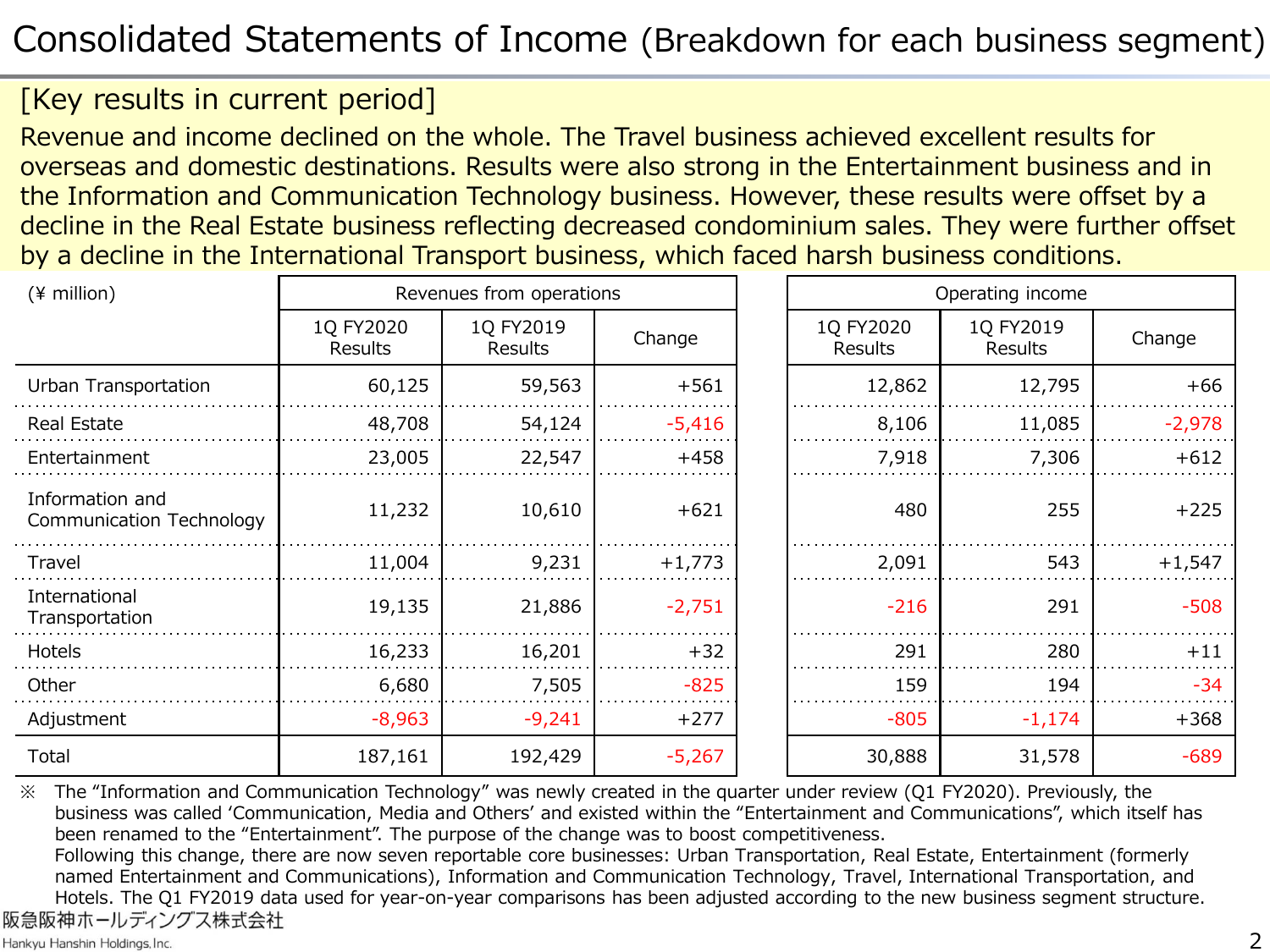## Urban Transportation results

Revenue and income increased. Hankyu and Hanshin lines performed well, more than offsetting an increase in railway costs (e.g. depreciation and amortisation).

| $(*)$ million)           | <b>1Q FY2020</b><br><b>Results</b> | 1Q FY2019<br><b>Results</b> | Change | $\%$     |
|--------------------------|------------------------------------|-----------------------------|--------|----------|
| Revenues from operations | 60,125                             | 59,563                      | $+561$ | $+0.9\%$ |
| Operating income         | 12,862                             | 12,795                      | +66    | $+0.5\%$ |

### Real Estate results

Revenue and income declined. Condominium sales revenue decreased following sales of high-value condominiums in 1Q FY2019. There was a further reactionary decline following the receipt in 1Q FY2019 of tenants' construction fees associated with Phase I of the Umeda 1-1 Project.

【Reference】 Condominium sales:+39(283 units; previous year 244 units)

| $(*)$ million            | <b>1Q FY2020</b><br><b>Results</b> | 1Q FY2019<br><b>Results</b> | Change | $\%$               |
|--------------------------|------------------------------------|-----------------------------|--------|--------------------|
| Revenues from operations | 48,708                             | 54,124                      |        | $-5,416$ $-10.0\%$ |
| Operating income         | 8,106                              | 11,085                      | -2,978 | $-26.9\%$          |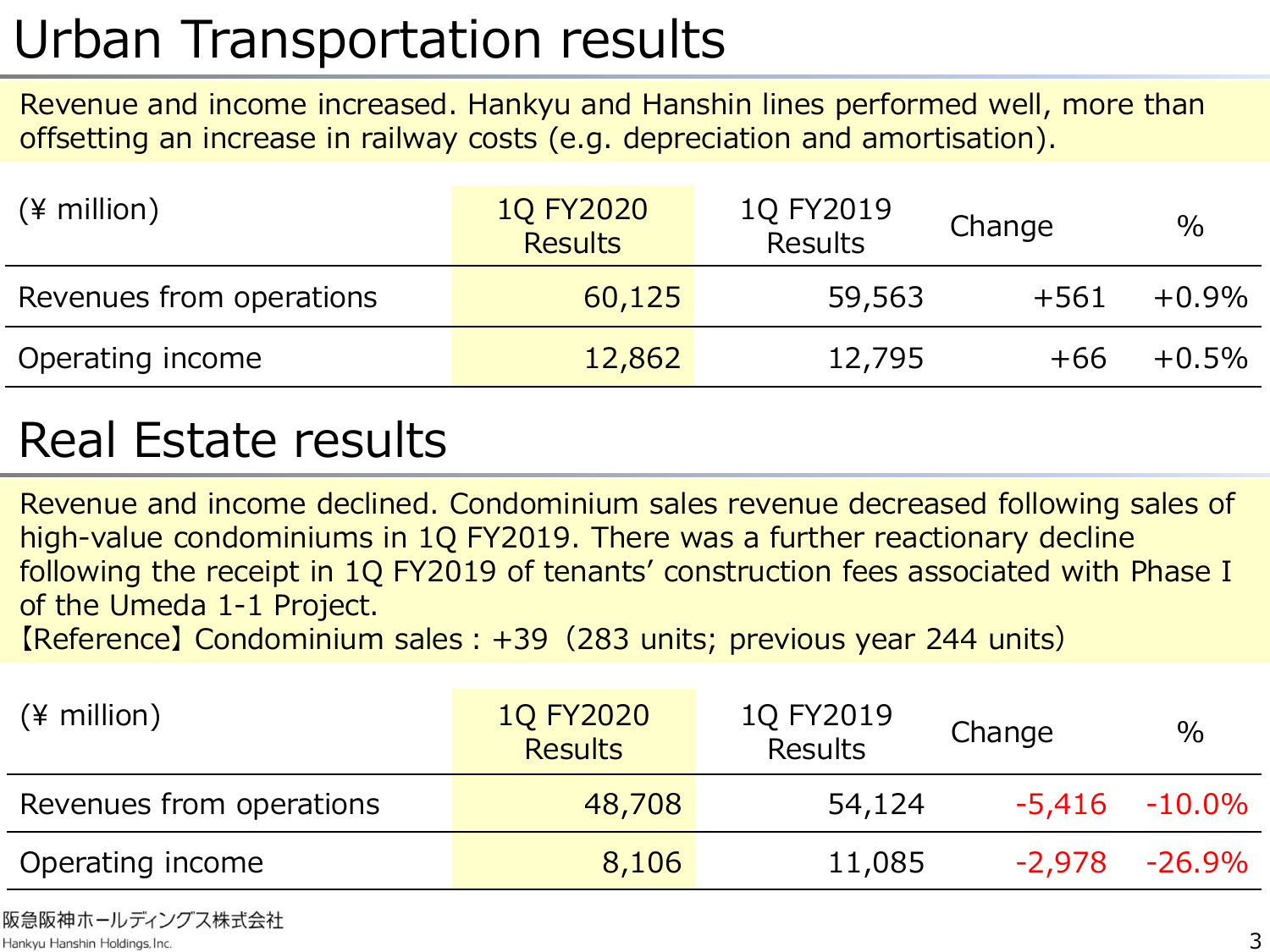## [Urban Transportation] Railway Performance results

#### Hankyu Corporation

|                 | Fare revenues (¥ million) $*$ |                             |               | Passenger volumes (Thousands)* |                             |                          |
|-----------------|-------------------------------|-----------------------------|---------------|--------------------------------|-----------------------------|--------------------------|
|                 | 1Q FY2020<br><b>Results</b>   | 1Q FY2019<br><b>Results</b> | Change        | 1Q FY2020<br><b>Results</b>    | 1Q FY2019<br><b>Results</b> | Change                   |
| Commuter pass   | 8,648                         | 8,598                       | $+49(+0.6\%)$ | 89,126                         | 88,556                      | $+570(+0.6%)$            |
| Workers         | 7,354                         | 7,305                       | $+48(+0.7\%)$ | 60,417                         | 59,939                      | $+478(+0.8\%)$           |
| <b>Students</b> | 1,294                         | 1,293                       | $+1(+0.1\%)$  | 28,708                         | 28,617                      | $+91(+0.3\%)$            |
| Other tickets   | 16,339                        | 15,790                      | $+549(+3.5%)$ | 81,989                         |                             | $80,230 +1,758(+2.2%)$   |
| Total           | 24,988                        | 24,389                      | $+599(+2.5%)$ | 171,116                        |                             | $168,787$ + 2,329(+1.4%) |

#### Hanshin Electric Railway

|                 |                             | Fare revenues ( $\frac{4}{3}$ million)* |                 | Passenger volumes (Thousands)* |                             |                          |
|-----------------|-----------------------------|-----------------------------------------|-----------------|--------------------------------|-----------------------------|--------------------------|
|                 | 1Q FY2020<br><b>Results</b> | 1Q FY2019<br><b>Results</b>             | Change          | 1Q FY2020<br><b>Results</b>    | 1Q FY2019<br><b>Results</b> | Change                   |
| Commuter pass   | 3,095                       | 3,036                                   | $+58(+1.9\%)$   | 32,247                         | 31,660                      | $+586(+1.9\%)$           |
| Workers         | 2,755                       | 2,700                                   | $+54(+2.0\%)$   | 25,112                         | 24,615                      | $+496(+2.0\%)$           |
| <b>Students</b> | 340                         | 335                                     | $+4(+1.3\%)$    | 7,135                          | 7,045                       | $+90(+1.3\%)$            |
| Other tickets   | 5,800                       | 5,603                                   | $+196(+3.5\%)$  | 31,596                         | 30,793                      | $+803(+2.6%)$            |
| Total           | 8,895                       | 8,640                                   | $+255 (+3.0\%)$ | 63,844                         |                             | $62,453 + 1,390(+2.2\%)$ |

\* Revenue amounts less than one million yen, and numbers of passengers less than one thousand, are omitted. For Hankyu Railway, "other ticket revenue/ridership" includes revenue/ridership associated with the PiTaPa usage sections. Sum of tier 1 and tier 2 railway operators for both Hankyu Corporation and Hanshin Electric Railway.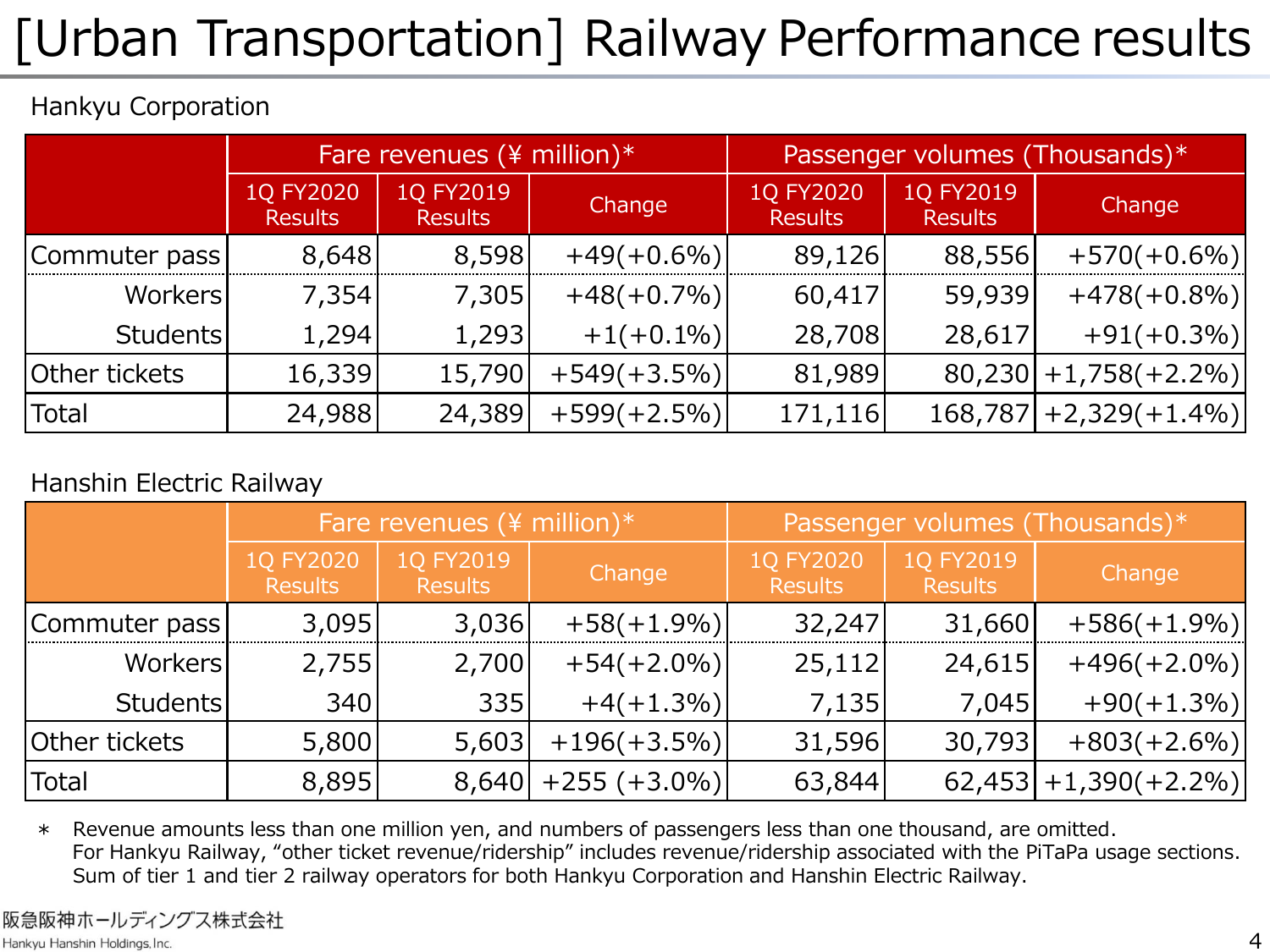### Entertainment results

Revenue and income increased. The stage business saw an increase in showrelated merchandise. Similarly, the sports business enjoyed strong revenue from ticket sales and from sales of food, drink, and merchandise.

| $(*)$ million)           | <b>1Q FY2020</b><br><b>Results</b> | 1Q FY2019<br><b>Results</b> | Change | $\%$     |
|--------------------------|------------------------------------|-----------------------------|--------|----------|
| Revenues from operations | 23,005                             | 22,547                      | $+458$ | $+2.0\%$ |
| Operating income         | 7,918                              | 7,306                       | $+612$ | $+8.4\%$ |

### Information and Communication Technology results

Revenue and income increased. The broadcast and communications business benefitted from an increase in subscriptions for online services.

| $(*)$ million)           | <b>1Q FY2020</b><br><b>Results</b> | 1Q FY2019<br><b>Results</b> | Change | $\%$            |
|--------------------------|------------------------------------|-----------------------------|--------|-----------------|
| Revenues from operations | 11,232                             | 10,610                      | $+621$ | $+5.9\%$        |
| Operating income         | 480                                | 255                         |        | $+225 + 88.3\%$ |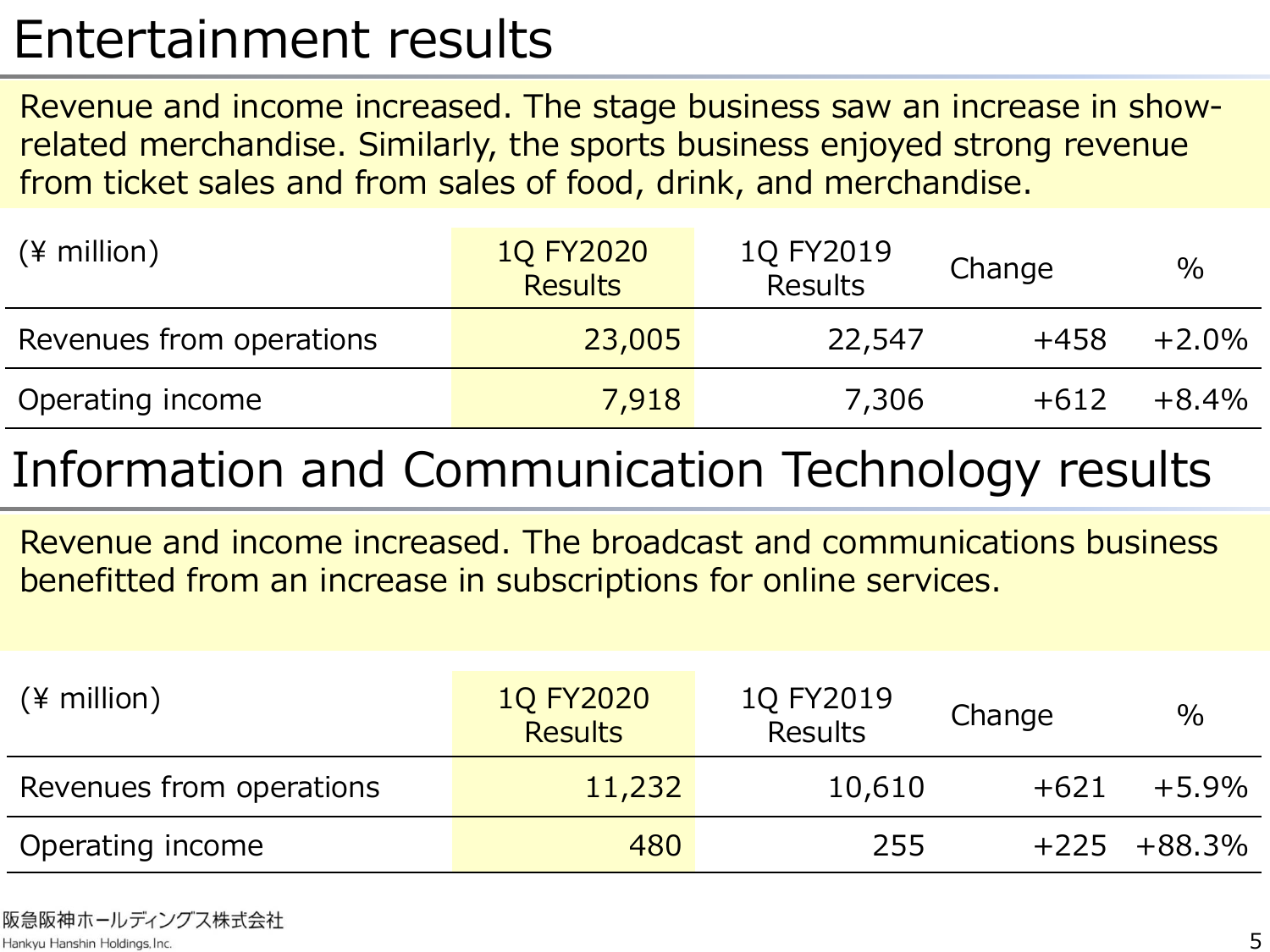### Travel results

Revenue and income increased. The travel business benefitted from a longerthan-usual Golden Week holiday period, with strong numbers to European and domestic destinations.

| $(*)$ million)           | <b>1Q FY2020</b><br><b>Results</b> | 1Q FY2019<br><b>Results</b> | Change   | $\%$                |
|--------------------------|------------------------------------|-----------------------------|----------|---------------------|
| Revenues from operations | 11,004                             | 9,231                       | $+1.773$ | $+19.2\%$           |
| Operating income         | 2,091                              | 543                         |          | $+1,547$ $+284.9\%$ |

### International Transportation results

Revenue and income declined. Amid the US-China trade dispute, the air transport business experienced sluggish volumes, particularly in East Asia.

| $(*)$ million)           | <b>1Q FY2020</b><br><b>Results</b> | 1Q FY2019<br><b>Results</b> | Change | $\%$             |
|--------------------------|------------------------------------|-----------------------------|--------|------------------|
| Revenues from operations | 19,135                             | 21,886                      |        | $-2,751 -12.6\%$ |
| Operating income         | $-216$                             | 291                         | $-508$ |                  |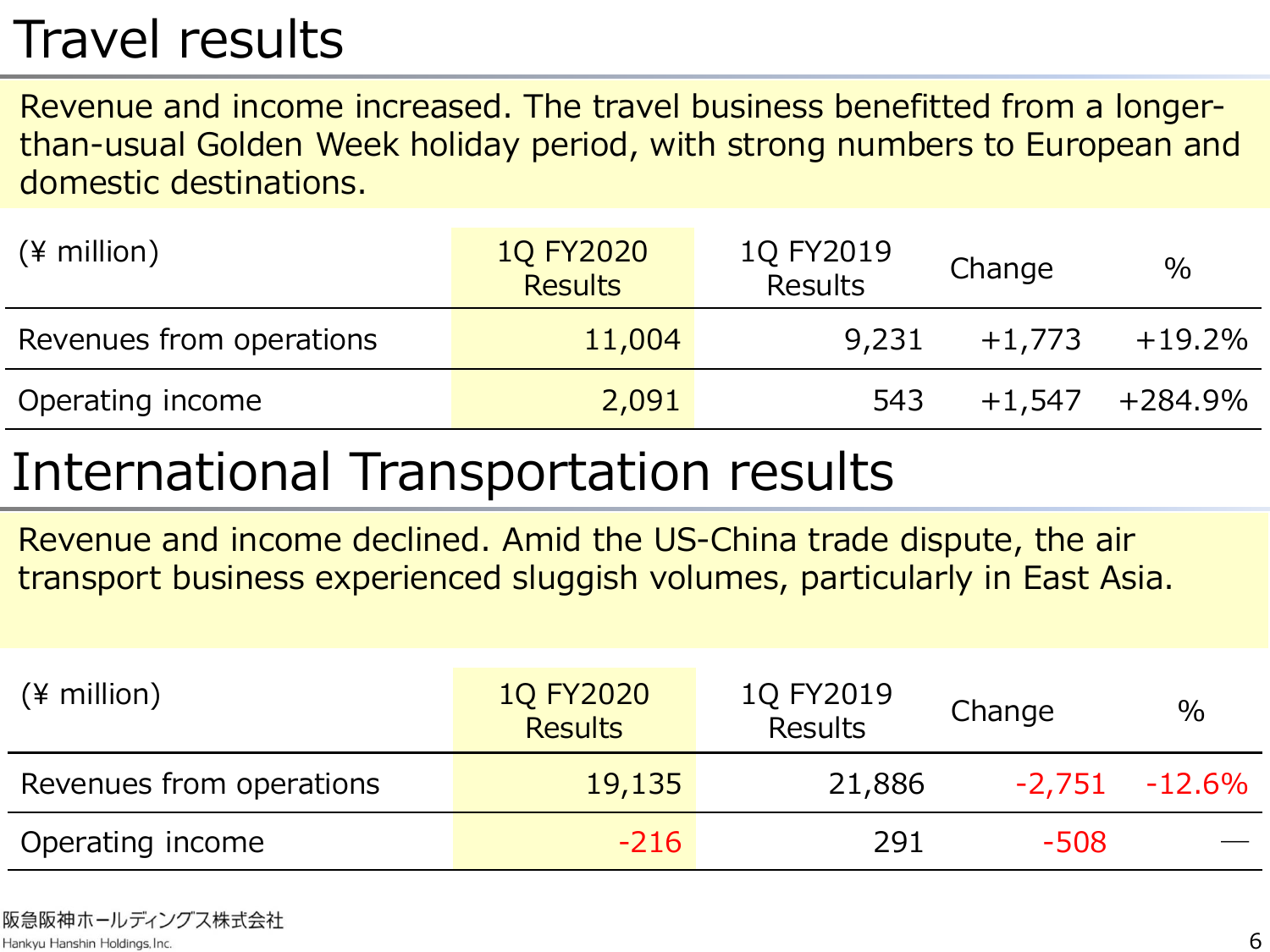### Hotels results

Revenue and income increased. Revenue was negatively affected by outsourcing the restaurant business. However, the effects were more than offset by the opening of new hotels (remm Tokyo Kyobashi and Hotel Hanshin Annex Osaka), as well as by a boost to existing hotels' revenue from the G20. This boost also helped prevent income from being undercut by the costs of the new hotel openings.

| $(*)$ million)           | <b>1Q FY2020</b><br><b>Results</b> | 1Q FY2019<br><b>Results</b> | Change | $\%$     |
|--------------------------|------------------------------------|-----------------------------|--------|----------|
| Revenues from operations | 16,233                             | 16,201                      | $+32$  | $+0.2\%$ |
| Operating income         | 291                                | 280                         | $+11$  | $+4.1%$  |